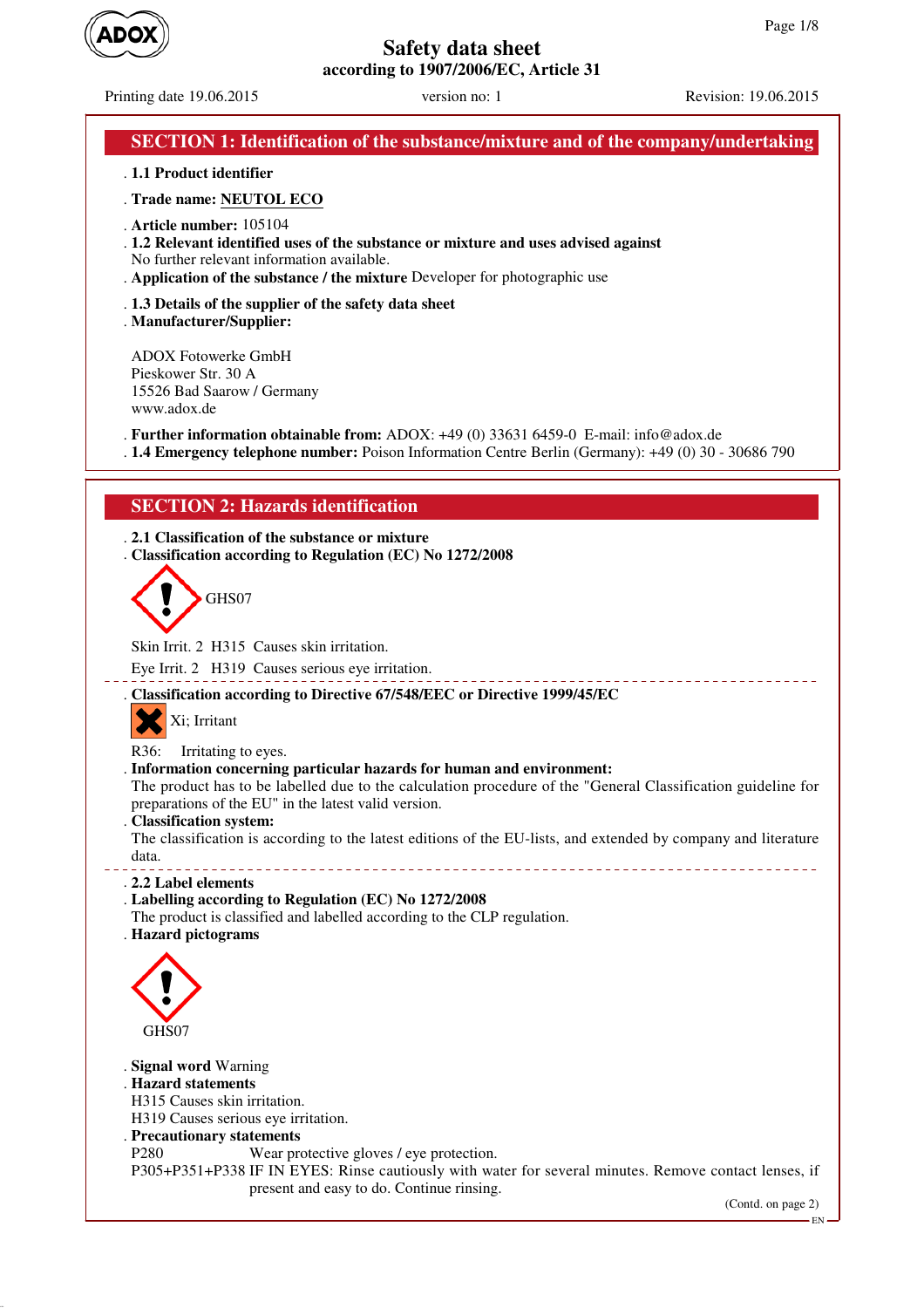Printing date 19.06.2015 version no: 1 Revision: 19.06.2015

 $(C<sub>optd</sub> of *mean* 1)$ 

### **Trade name: NEUTOL ECO**

|                           | $\text{Countu}$ . Of page 1)                                                                           |
|---------------------------|--------------------------------------------------------------------------------------------------------|
| P332+P313                 | If skin irritation occurs: Get medical advice/attention.                                               |
| P <sub>501</sub>          | Dispose of contents/container in accordance with local regulations.                                    |
| . Additional information: |                                                                                                        |
|                           | Contains 4-(hydroxymethyl)-4-methyl-1-phenylpyrazolidin-3-one (HMP). May produce an allergic reaction. |
| . 2.3 Other hazards       |                                                                                                        |

. **Results of PBT and vPvB assessment**

. **PBT:** Not applicable.

. **vPvB:** Not applicable.

## **SECTION 3: Composition/information on ingredients**

. **3.2 Chemical characterisation: Mixtures**

. **Description:** Mixture of substances listed below and with nonhazardous additions.

| . Dangerous components:   |                                                                                                        |             |
|---------------------------|--------------------------------------------------------------------------------------------------------|-------------|
| $CAS: 584-08-7$           | potassium carbonate                                                                                    | $10 - 25\%$ |
| EINECS: 209-529-3         | $X$ Xi R36/38                                                                                          |             |
| Reg.nr.: 01-2119532646-36 | $\Diamond$ Skin Irrit. 2, H315; Eye Irrit. 2, H319                                                     |             |
| $CAS: 111-46-6$           | diethylene glycol                                                                                      | $1 - 5\%$   |
| EINECS: 203-872-2         | $\mathbf{\times}$ Xn R22                                                                               |             |
|                           | Index number: 603-140-00-6 $\otimes$ STOT RE 2, H373; $\otimes$ Acute Tox. 4, H302                     |             |
| CAS: 7758-02-3            | potassium bromide                                                                                      | $1 - 5\%$   |
| EINECS: 231-830-3         | $\mathbf{\times}$ Xi R36                                                                               |             |
| Reg.nr.: 01-2119962195-33 | $\Diamond$ Eye Irrit. 2, H319                                                                          |             |
| $CAS: 60-00-4$            | edetic acid (EDTA) / ethylenediamine-N,N-tetraacetic acid                                              | $1 - 5\%$   |
| EINECS: 200-449-4         | $\mathbf{\times}$ Xn R20; $\mathbf{\times}$ Xi R36                                                     |             |
|                           | Index number: 607-429-00-8 (1) Acute Tox. 4, H332; Eye Irrit. 2, H319                                  |             |
| Reg.nr.: 01-2119486399-18 |                                                                                                        |             |
| CAS: 13047-13-7           | 4-(hydroxymethyl)-4-methyl-1-phenylpyrazolidin-3-one (HMP)                                             | $\leq 1\%$  |
| EINECS: 235-920-3         | $\times$ Xn R22; $\times$ Xi R43; $\times$ N R51/53                                                    |             |
|                           | $\leftrightarrow$ Aquatic Chronic 2, H411; $\leftrightarrow$ Acute Tox. 4, H302; Skin Sens. 1,<br>H317 |             |
|                           | A different informations For the wording of the listed right phresses refer to section 16              |             |

. **Additional information:** For the wording of the listed risk phrases refer to section 16.

#### **SECTION 4: First aid measures**

. **4.1 Description of first aid measures**

- . **General information:** Immediately remove any clothing/shoes soiled by the product.
- . **After skin contact:** Immediately rinse with water.
- . **After eye contact:**

Rinse opened eye for several minutes under running water. If symptoms persist, consult a doctor.

- . **After swallowing:** If symptoms persist consult doctor.
- . **4.2 Most important symptoms and effects, both acute and delayed**
- No further relevant information available.
- . **4.3 Indication of any immediate medical attention and special treatment needed**

No further relevant information available.

## **SECTION 5: Firefighting measures**

- . **5.1 Extinguishing media**
- . **Suitable extinguishing agents:**
- CO2, powder or water spray. Fight larger fires with water spray or alcohol resistant foam.
- . **5.2 Special hazards arising from the substance or mixture**
- Nitrogen oxides (NOx)

(Contd. on page 3)

EN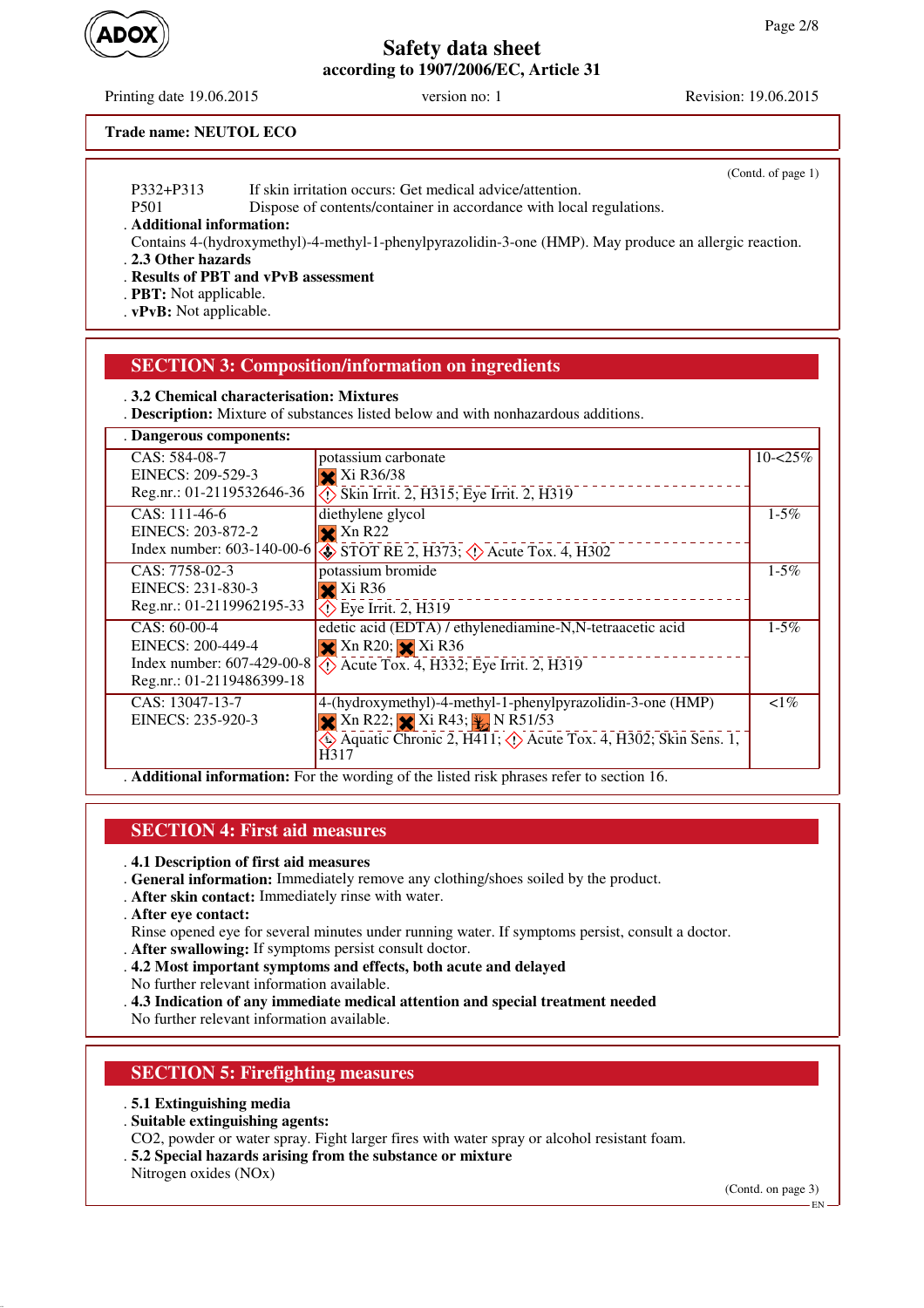Printing date 19.06.2015 version no: 1 Revision: 19.06.2015

(Contd. of page 2)

**Trade name: NEUTOL ECO**

Carbon monoxide (CO)

Under certain fire conditions, traces of other toxic gases cannot be excluded.

. **5.3 Advice for firefighters**

. **Protective equipment:** Do not inhale explosion gases or combustion gases.

# **SECTION 6: Accidental release measures**

- . **6.1 Personal precautions, protective equipment and emergency procedures** Wear protective equipment. Keep unprotected persons away. Ensure adequate ventilation
- . **6.2 Environmental precautions:**
- Dilute with plenty of water.
- Do not allow to enter sewers/ surface or ground water.
- . **6.3 Methods and material for containment and cleaning up:**
- Absorb with liquid-binding material (sand, diatomite, acid binders, universal binders, sawdust). Ensure adequate ventilation.
- . **6.4 Reference to other sections**
- See Section 7 for information on safe handling.
- See Section 8 for information on personal protection equipment.
- See Section 13 for disposal information.

# **SECTION 7: Handling and storage**

. **7.1 Precautions for safe handling**

Ensure good ventilation/exhaustion at the workplace. Prevent formation of aerosols.

. **Information about fire - and explosion protection:** Protect from heat.

## . **7.2 Conditions for safe storage, including any incompatibilities**

. **Storage:**

- . **Requirements to be met by storerooms and receptacles:** Store only in the original receptacle.
- . **Information about storage in one common storage facility:**
- Store away from foodstuffs.
- Store away from oxidising agents.
- . **Further information about storage conditions:**
- Keep container tightly sealed.
- Store in cool, dry conditions in well sealed receptacles.
- Protect from heat and direct sunlight.
- Protect from exposure to the light.

Store under lock and key and out of the reach of children.

- Recommended storage temperature: 5-30 °C
- . **7.3 Specific end use(s)** No further relevant information available.

# **SECTION 8: Exposure controls/personal protection**

. **Additional information about design of technical facilities:** No further data; see item 7.

| .8.1 Control parameters              |                                                                           |
|--------------------------------------|---------------------------------------------------------------------------|
|                                      | . Ingredients with limit values that require monitoring at the workplace: |
| 111-46-6 diethylene glycol $(1-5\%)$ |                                                                           |
|                                      | WEL (Great Britain) Long-term value: $101 \text{ mg/m}^3$ , 23 ppm        |
| WEEL (USA)                           | Long-term value: $10 \text{ mg/m}^3$                                      |
|                                      | (Contd. on page 4)                                                        |
|                                      |                                                                           |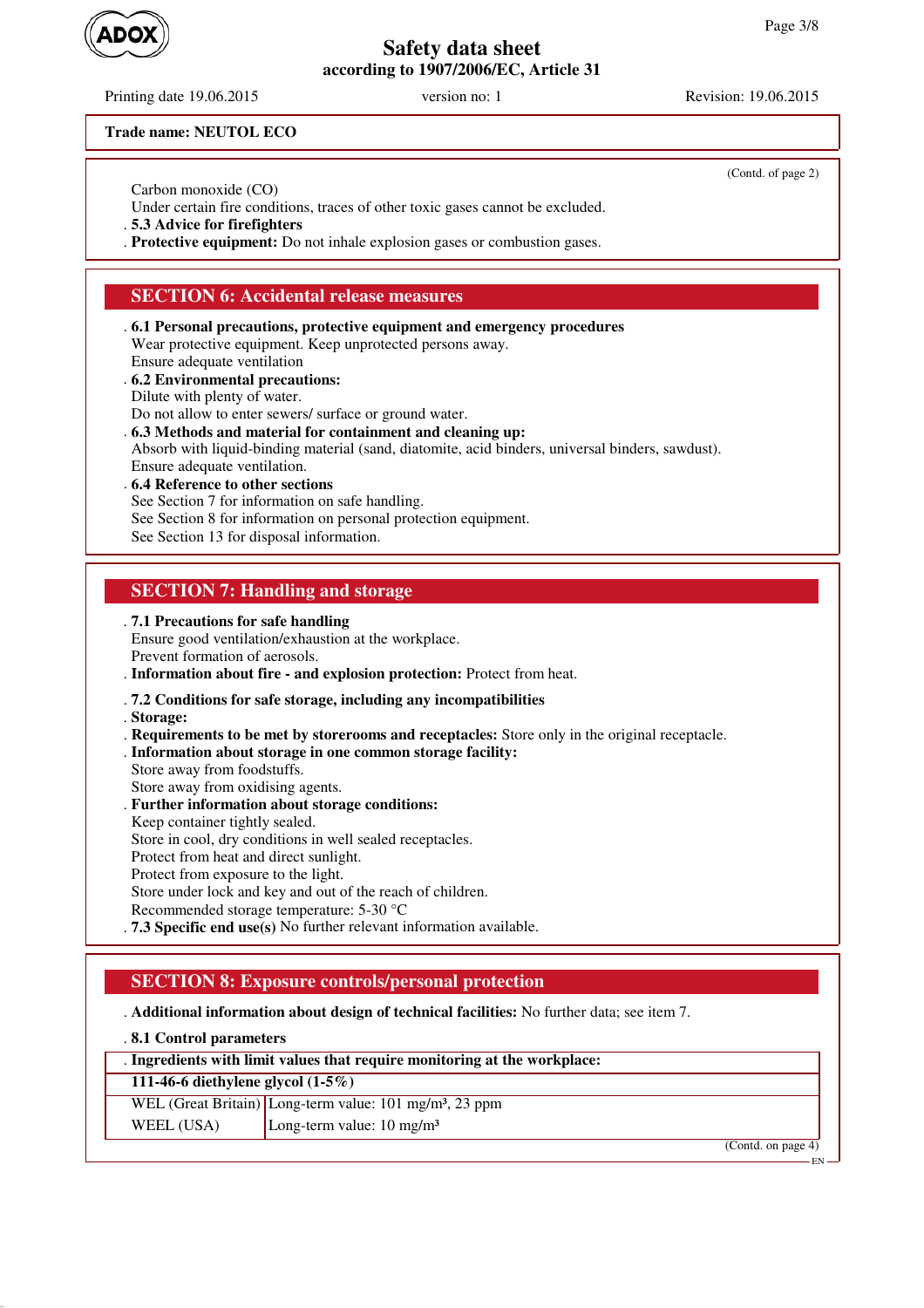

Printing date 19.06.2015 version no: 1 Revision: 19.06.2015

**Trade name: NEUTOL ECO**

|                                                                                                                                                                                                                             |                                                                                                                                                                                                                                                                                                                                                                                                                                                                                                                                | (Contd. of page 3)                                                                                                                                                                                                                                                                                                                                                                                                                                                                                                                                                               |
|-----------------------------------------------------------------------------------------------------------------------------------------------------------------------------------------------------------------------------|--------------------------------------------------------------------------------------------------------------------------------------------------------------------------------------------------------------------------------------------------------------------------------------------------------------------------------------------------------------------------------------------------------------------------------------------------------------------------------------------------------------------------------|----------------------------------------------------------------------------------------------------------------------------------------------------------------------------------------------------------------------------------------------------------------------------------------------------------------------------------------------------------------------------------------------------------------------------------------------------------------------------------------------------------------------------------------------------------------------------------|
| . DNELs                                                                                                                                                                                                                     |                                                                                                                                                                                                                                                                                                                                                                                                                                                                                                                                |                                                                                                                                                                                                                                                                                                                                                                                                                                                                                                                                                                                  |
|                                                                                                                                                                                                                             | 60-00-4 edetic acid (EDTA) / ethylenediamine-N,N-tetraacetic acid                                                                                                                                                                                                                                                                                                                                                                                                                                                              |                                                                                                                                                                                                                                                                                                                                                                                                                                                                                                                                                                                  |
| Oral                                                                                                                                                                                                                        | Long-term - systemic effects, general population                                                                                                                                                                                                                                                                                                                                                                                                                                                                               | 25 mg/kg bw/day (general population)                                                                                                                                                                                                                                                                                                                                                                                                                                                                                                                                             |
|                                                                                                                                                                                                                             | Inhalative Akute /short-term exposure - local effects, worker 2.5 mg/m <sup>3</sup> (Worker (Arbeiter))                                                                                                                                                                                                                                                                                                                                                                                                                        |                                                                                                                                                                                                                                                                                                                                                                                                                                                                                                                                                                                  |
|                                                                                                                                                                                                                             | Long-term - local effects, general population                                                                                                                                                                                                                                                                                                                                                                                                                                                                                  | $1.5 \text{ mg/m}^3$ (general population)                                                                                                                                                                                                                                                                                                                                                                                                                                                                                                                                        |
|                                                                                                                                                                                                                             |                                                                                                                                                                                                                                                                                                                                                                                                                                                                                                                                | $1.5 \text{ mg/m}^3$ (general population)                                                                                                                                                                                                                                                                                                                                                                                                                                                                                                                                        |
|                                                                                                                                                                                                                             | Long-term exposure - local effects, worker                                                                                                                                                                                                                                                                                                                                                                                                                                                                                     | 2.5 mg/m3 (Worker (Arbeiter))                                                                                                                                                                                                                                                                                                                                                                                                                                                                                                                                                    |
|                                                                                                                                                                                                                             | . Additional information: The lists valid during the making were used as basis.                                                                                                                                                                                                                                                                                                                                                                                                                                                |                                                                                                                                                                                                                                                                                                                                                                                                                                                                                                                                                                                  |
| . Protection of hands:                                                                                                                                                                                                      | .8.2 Exposure controls<br>. Personal protective equipment:<br>. General protective and hygienic measures:<br>The usual precautionary measures are to be adhered to when handling chemicals.<br>Keep away from foodstuffs, beverages and feed.<br>Immediately remove all soiled and contaminated clothing<br>Wash hands before breaks and at the end of work.<br>Do not inhale gases / fumes / aerosols.<br>Avoid contact with the eyes and skin.<br>. Respiratory protection: Ensure adequate ventilation<br>Protective gloves |                                                                                                                                                                                                                                                                                                                                                                                                                                                                                                                                                                                  |
| Impervious gloves<br>. Material of gloves<br>application.<br>Butyl rubber, BR<br>Nitrile rubber, NBR<br>Neoprene gloves<br>Gove material<br>Butyl rubber:<br>Nitrile rubber:<br>Neoprene:<br>observed.<br>. Eye protection: | The glove material has to be impermeable and resistant to the product/ the substance/ the preparation.<br>Penetration time of glove material<br>breakthroug-time<br>layer thickness<br>$>480$ min<br>$\geq 0,4$ mm<br>$>480$ min<br>$\geq 0,38$ mm<br>$\geq 0,65$ mm<br>$>240$ min                                                                                                                                                                                                                                             | Selection of the glove material on consideration of the penetration times, rates of diffusion and the degradation<br>The selection of the suitable gloves does not only depend on the material, but also on further marks of quality<br>and varies from manufacturer to manufacturer. As the product is a preparation of several substances, the<br>resistance of the glove material can not be calculated in advance and has therefore to be checked prior to the<br>The exact break trough time has to be found out by the manufacturer of the protective gloves and has to be |
|                                                                                                                                                                                                                             | Tightly sealed goggles<br>. Body protection: Protective work clothing                                                                                                                                                                                                                                                                                                                                                                                                                                                          | EN                                                                                                                                                                                                                                                                                                                                                                                                                                                                                                                                                                               |

(Contd. on page 5)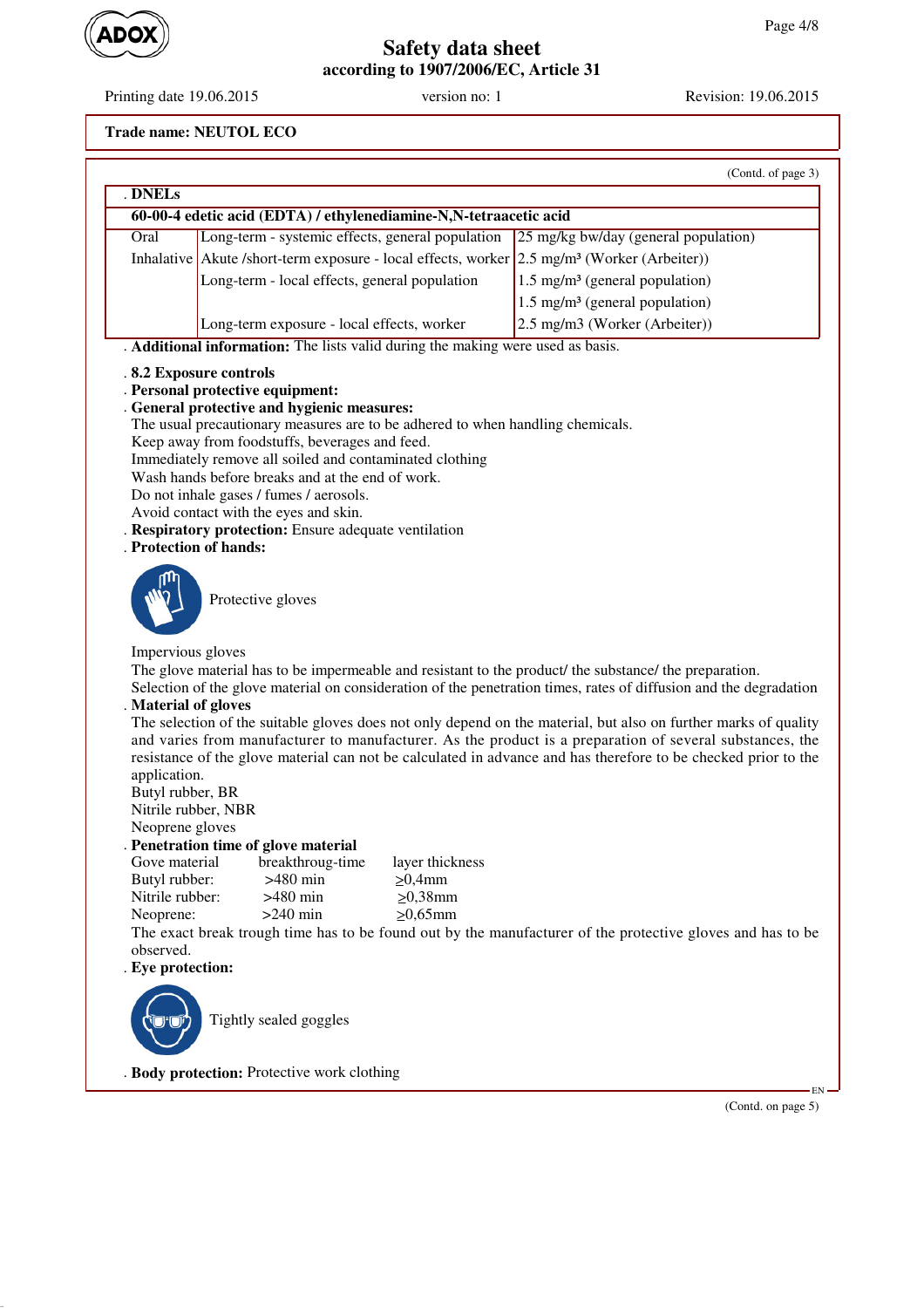Printing date 19.06.2015 version no: 1 Revision: 19.06.2015

(Contd. of page 4)

**Trade name: NEUTOL ECO**

| .9.1 Information on basic physical and chemical properties<br>. General Information<br>. Appearance:<br>Form:<br>Fluid<br>Colour:<br>Light yellow<br>Recognisable<br>. Odour:<br>Not determined.<br>Odour threshold:<br>10.7<br>. pH-value at 20 $^{\circ}$ C:<br>. Change in condition<br><b>Melting point/Melting range:</b><br>Undetermined.<br>Undetermined.<br><b>Boiling point/Boiling range:</b><br>. Flash point:<br>Not applicable.<br>. Flammability (solid, gaseous):<br>Not applicable.<br>. Ignition temperature:<br>Not determined.<br><b>Decomposition temperature:</b><br>. Self-igniting:<br>Product is not selfigniting.<br>. Danger of explosion:<br>Product does not present an explosion hazard.<br>. Explosion limits:<br>Lower:<br>Not determined.<br>Not determined.<br><b>Upper:</b><br>. Vapour pressure at 20 °C:<br>$23$ hPa<br>$1.249$ g/cm <sup>3</sup><br>. Density at 20 $^{\circ}$ C:<br>Not determined.<br>. Relative density<br>Not determined.<br>. Vapour density<br>Not determined.<br>. Evaporation rate<br>. Solubility in / Miscibility with<br>Fully miscible.<br>water:<br>. Partition coefficient (n-octanol/water): Not determined.<br>. Viscosity:<br>Dynamic:<br>Not determined.<br>Kinematic:<br>Not determined.<br>. Solvent content: | <b>SECTION 9: Physical and chemical properties</b> |  |
|----------------------------------------------------------------------------------------------------------------------------------------------------------------------------------------------------------------------------------------------------------------------------------------------------------------------------------------------------------------------------------------------------------------------------------------------------------------------------------------------------------------------------------------------------------------------------------------------------------------------------------------------------------------------------------------------------------------------------------------------------------------------------------------------------------------------------------------------------------------------------------------------------------------------------------------------------------------------------------------------------------------------------------------------------------------------------------------------------------------------------------------------------------------------------------------------------------------------------------------------------------------------------------------|----------------------------------------------------|--|
|                                                                                                                                                                                                                                                                                                                                                                                                                                                                                                                                                                                                                                                                                                                                                                                                                                                                                                                                                                                                                                                                                                                                                                                                                                                                                        |                                                    |  |
|                                                                                                                                                                                                                                                                                                                                                                                                                                                                                                                                                                                                                                                                                                                                                                                                                                                                                                                                                                                                                                                                                                                                                                                                                                                                                        |                                                    |  |
|                                                                                                                                                                                                                                                                                                                                                                                                                                                                                                                                                                                                                                                                                                                                                                                                                                                                                                                                                                                                                                                                                                                                                                                                                                                                                        |                                                    |  |
|                                                                                                                                                                                                                                                                                                                                                                                                                                                                                                                                                                                                                                                                                                                                                                                                                                                                                                                                                                                                                                                                                                                                                                                                                                                                                        |                                                    |  |
|                                                                                                                                                                                                                                                                                                                                                                                                                                                                                                                                                                                                                                                                                                                                                                                                                                                                                                                                                                                                                                                                                                                                                                                                                                                                                        |                                                    |  |
|                                                                                                                                                                                                                                                                                                                                                                                                                                                                                                                                                                                                                                                                                                                                                                                                                                                                                                                                                                                                                                                                                                                                                                                                                                                                                        |                                                    |  |
|                                                                                                                                                                                                                                                                                                                                                                                                                                                                                                                                                                                                                                                                                                                                                                                                                                                                                                                                                                                                                                                                                                                                                                                                                                                                                        |                                                    |  |
|                                                                                                                                                                                                                                                                                                                                                                                                                                                                                                                                                                                                                                                                                                                                                                                                                                                                                                                                                                                                                                                                                                                                                                                                                                                                                        |                                                    |  |
|                                                                                                                                                                                                                                                                                                                                                                                                                                                                                                                                                                                                                                                                                                                                                                                                                                                                                                                                                                                                                                                                                                                                                                                                                                                                                        |                                                    |  |
|                                                                                                                                                                                                                                                                                                                                                                                                                                                                                                                                                                                                                                                                                                                                                                                                                                                                                                                                                                                                                                                                                                                                                                                                                                                                                        |                                                    |  |
|                                                                                                                                                                                                                                                                                                                                                                                                                                                                                                                                                                                                                                                                                                                                                                                                                                                                                                                                                                                                                                                                                                                                                                                                                                                                                        |                                                    |  |
|                                                                                                                                                                                                                                                                                                                                                                                                                                                                                                                                                                                                                                                                                                                                                                                                                                                                                                                                                                                                                                                                                                                                                                                                                                                                                        |                                                    |  |
|                                                                                                                                                                                                                                                                                                                                                                                                                                                                                                                                                                                                                                                                                                                                                                                                                                                                                                                                                                                                                                                                                                                                                                                                                                                                                        |                                                    |  |
|                                                                                                                                                                                                                                                                                                                                                                                                                                                                                                                                                                                                                                                                                                                                                                                                                                                                                                                                                                                                                                                                                                                                                                                                                                                                                        |                                                    |  |
|                                                                                                                                                                                                                                                                                                                                                                                                                                                                                                                                                                                                                                                                                                                                                                                                                                                                                                                                                                                                                                                                                                                                                                                                                                                                                        |                                                    |  |
|                                                                                                                                                                                                                                                                                                                                                                                                                                                                                                                                                                                                                                                                                                                                                                                                                                                                                                                                                                                                                                                                                                                                                                                                                                                                                        |                                                    |  |
|                                                                                                                                                                                                                                                                                                                                                                                                                                                                                                                                                                                                                                                                                                                                                                                                                                                                                                                                                                                                                                                                                                                                                                                                                                                                                        |                                                    |  |
|                                                                                                                                                                                                                                                                                                                                                                                                                                                                                                                                                                                                                                                                                                                                                                                                                                                                                                                                                                                                                                                                                                                                                                                                                                                                                        |                                                    |  |
|                                                                                                                                                                                                                                                                                                                                                                                                                                                                                                                                                                                                                                                                                                                                                                                                                                                                                                                                                                                                                                                                                                                                                                                                                                                                                        |                                                    |  |
|                                                                                                                                                                                                                                                                                                                                                                                                                                                                                                                                                                                                                                                                                                                                                                                                                                                                                                                                                                                                                                                                                                                                                                                                                                                                                        |                                                    |  |
|                                                                                                                                                                                                                                                                                                                                                                                                                                                                                                                                                                                                                                                                                                                                                                                                                                                                                                                                                                                                                                                                                                                                                                                                                                                                                        |                                                    |  |
|                                                                                                                                                                                                                                                                                                                                                                                                                                                                                                                                                                                                                                                                                                                                                                                                                                                                                                                                                                                                                                                                                                                                                                                                                                                                                        |                                                    |  |
|                                                                                                                                                                                                                                                                                                                                                                                                                                                                                                                                                                                                                                                                                                                                                                                                                                                                                                                                                                                                                                                                                                                                                                                                                                                                                        |                                                    |  |
|                                                                                                                                                                                                                                                                                                                                                                                                                                                                                                                                                                                                                                                                                                                                                                                                                                                                                                                                                                                                                                                                                                                                                                                                                                                                                        |                                                    |  |
|                                                                                                                                                                                                                                                                                                                                                                                                                                                                                                                                                                                                                                                                                                                                                                                                                                                                                                                                                                                                                                                                                                                                                                                                                                                                                        |                                                    |  |
|                                                                                                                                                                                                                                                                                                                                                                                                                                                                                                                                                                                                                                                                                                                                                                                                                                                                                                                                                                                                                                                                                                                                                                                                                                                                                        |                                                    |  |
|                                                                                                                                                                                                                                                                                                                                                                                                                                                                                                                                                                                                                                                                                                                                                                                                                                                                                                                                                                                                                                                                                                                                                                                                                                                                                        |                                                    |  |
|                                                                                                                                                                                                                                                                                                                                                                                                                                                                                                                                                                                                                                                                                                                                                                                                                                                                                                                                                                                                                                                                                                                                                                                                                                                                                        |                                                    |  |
|                                                                                                                                                                                                                                                                                                                                                                                                                                                                                                                                                                                                                                                                                                                                                                                                                                                                                                                                                                                                                                                                                                                                                                                                                                                                                        |                                                    |  |
|                                                                                                                                                                                                                                                                                                                                                                                                                                                                                                                                                                                                                                                                                                                                                                                                                                                                                                                                                                                                                                                                                                                                                                                                                                                                                        |                                                    |  |
| $2.2 \%$<br><b>Organic solvents:</b>                                                                                                                                                                                                                                                                                                                                                                                                                                                                                                                                                                                                                                                                                                                                                                                                                                                                                                                                                                                                                                                                                                                                                                                                                                                   |                                                    |  |
| $>60 \%$<br>Water:                                                                                                                                                                                                                                                                                                                                                                                                                                                                                                                                                                                                                                                                                                                                                                                                                                                                                                                                                                                                                                                                                                                                                                                                                                                                     |                                                    |  |
| 2.24%<br>VOC (EC)                                                                                                                                                                                                                                                                                                                                                                                                                                                                                                                                                                                                                                                                                                                                                                                                                                                                                                                                                                                                                                                                                                                                                                                                                                                                      |                                                    |  |
| .9.2 Other information<br>No further relevant information available.                                                                                                                                                                                                                                                                                                                                                                                                                                                                                                                                                                                                                                                                                                                                                                                                                                                                                                                                                                                                                                                                                                                                                                                                                   |                                                    |  |

## **SECTION 10: Stability and reactivity**

. **10.1 Reactivity** No further relevant information available.

- . **10.2 Chemical stability**
- . **Thermal decomposition / conditions to be avoided:** Stable at environment temperature.
- . **10.3 Possibility of hazardous reactions** Reacts with acids, alkalis and oxidising agents.
- . **10.4 Conditions to avoid** No further relevant information available.
- . **10.5 Incompatible materials:** Under certain fire conditions, traces of other toxic gases cannot be excluded.
- . **10.6 Hazardous decomposition products:**

Irritant gases/vapours

(Contd. on page 6)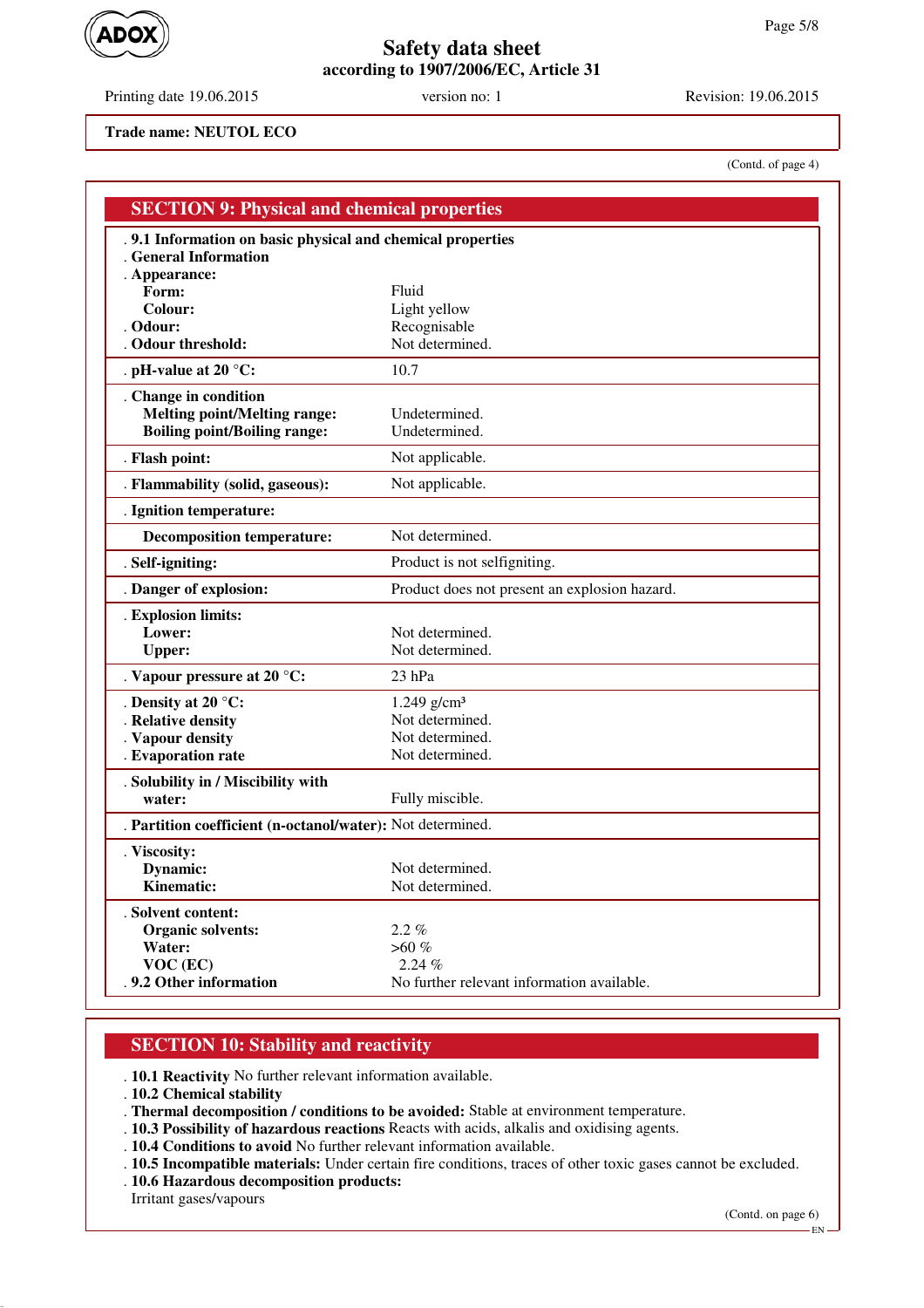Printing date 19.06.2015 version no: 1 Revision: 19.06.2015

(Contd. of page 5)

**Trade name: NEUTOL ECO**

Carbon monoxide and carbon dioxide

### **SECTION 11: Toxicological information**

. **11.1 Information on toxicological effects**

. **Acute toxicity**

. **LD/LC50 values relevant for classification:**

**584-08-7 potassium carbonate**

Oral LD50 >2000 mg/kg (rat)

**111-46-6 diethylene glycol**

Oral LD50 12565 mg/kg (rat)

**7758-02-3 potassium bromide**

Oral LD50 3070 mg/kg (rat)

#### **60-00-4 edetic acid (EDTA) / ethylenediamine-N,N-tetraacetic acid**

Oral LD50 >200- <5000 mg/kg (rat)

Inhalative LC50 6h: 1000-5000 mg/l (rat)

**13047-13-7 4-(hydroxymethyl)-4-methyl-1-phenylpyrazolidin-3-one (HMP)**

Oral LD50 566 mg/kg (rat)

. **Primary irritant effect:**

. **Skin corrosion/irritation**

Causes skin irritation.

. **Serious eye damage/irritation**

Causes serious eye irritation.

. **Respiratory or skin sensitisation** Based on available data, the classification criteria are not met.

. **Acute effects (acute toxicity, irritation and corrosivity)**

The product shows the following dangers according to the calculation method of the General EU Classification Guidelines for Preparations as issued in the latest version:

Irritant

. **CMR effects (carcinogenity, mutagenicity and toxicity for reproduction)**

- . **Germ cell mutagenicity** Based on available data, the classification criteria are not met.
- . **Carcinogenicity** Based on available data, the classification criteria are not met.
- . **Reproductive toxicity** Based on available data, the classification criteria are not met.
- . **STOT-single exposure** Based on available data, the classification criteria are not met.
- . **STOT-repeated exposure** Based on available data, the classification criteria are not met.

. **Aspiration hazard** Based on available data, the classification criteria are not met.

# **SECTION 12: Ecological information**

#### . **12.1 Toxicity**

. **Aquatic toxicity:**

**111-46-6 diethylene glycol**

EC50 24h: >1000 mg/l (daphnia magna (Water flea))

LC50 96h:  $>32000$  mg/l (Invertebrates)

## **7758-02-3 potassium bromide**

EC50 24h: 1150 mg/l (daphnia magna (Water flea))

#### **60-00-4 edetic acid (EDTA) / ethylenediamine-N,N-tetraacetic acid**

- EC50 24h: >100 mg/l (daphnia magna (Water flea))
	- 48h: >100 mg/l (Invertebrates)
- LC50 135 mg/l (Lepomis macrochirus (Sonnenbarsch))

(Contd. on page 7)

EN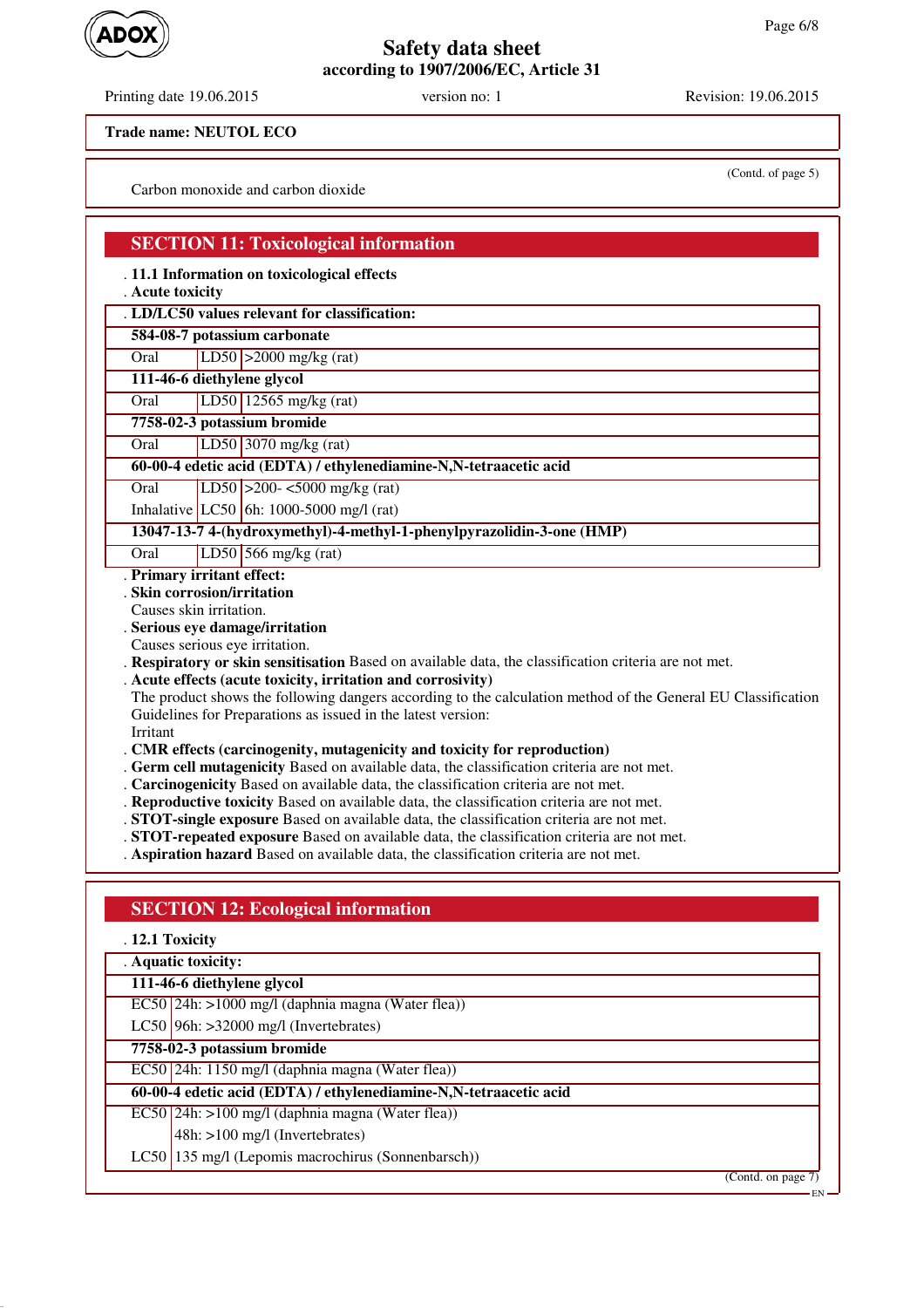Printing date 19.06.2015 version no: 1 Revision: 19.06.2015

(Contd. of page 6)

**Trade name: NEUTOL ECO**

### **13047-13-7 4-(hydroxymethyl)-4-methyl-1-phenylpyrazolidin-3-one (HMP)**

#### LC50 1-10 mg/l (fish)

- . **12.2 Persistence and degradability** No further relevant information available.
- . **12.3 Bioaccumulative potential** No further relevant information available.
- . **12.4 Mobility in soil** No further relevant information available.
- . **Additional ecological information:**

### . **General notes:**

Water hazard class 1 (German Regulation) (Self-assessment): slightly hazardous for water Do not allow product to reach ground water, water course or sewage system.

- . **12.5 Results of PBT and vPvB assessment**
- . **PBT:** Not applicable.
- . **vPvB:** Not applicable.
- . **12.6 Other adverse effects** No further relevant information available.

# **SECTION 13: Disposal considerations**

#### . **13.1 Waste treatment methods**

. **Recommendation**

Must not be disposed together with household garbage. Do not allow product to reach sewage system.

. **European waste catalogue**

09 01 01\* water-based developer and activator solutions

- . **Uncleaned packaging:**
- . **Recommendation:** Disposal must be made according to official regulations.
- . **Recommended cleansing agents:** Water, if necessary together with cleansing agents.

| <b>SECTION 14: Transport information</b>                                            |                 |
|-------------------------------------------------------------------------------------|-----------------|
| . 14.1 UN-Number<br>. ADR, ADN, IMDG, IATA                                          | Void            |
| . 14.2 UN proper shipping name<br>. ADR, ADN, IMDG, IATA                            | Void            |
| . 14.3 Transport hazard class(es)                                                   |                 |
| . ADR, ADN, IMDG, IATA<br>. Class                                                   | Void            |
| . 14.4 Packing group<br>. ADR, IMDG, IATA                                           | Void            |
| . 14.5 Environmental hazards:<br>. Marine pollutant:                                | N <sub>0</sub>  |
| . 14.6 Special precautions for user                                                 | Not applicable. |
| . 14.7 Transport in bulk according to Annex II of<br><b>Marpol and the IBC Code</b> | Not applicable. |
| . UN "Model Regulation":                                                            |                 |

# **SECTION 15: Regulatory information**

. **15.1 Safety, health and environmental regulations/legislation specific for the substance or mixture** . **Labelling according to Regulation (EC) No 1272/2008** GHS label elements

(Contd. on page 8)

EN